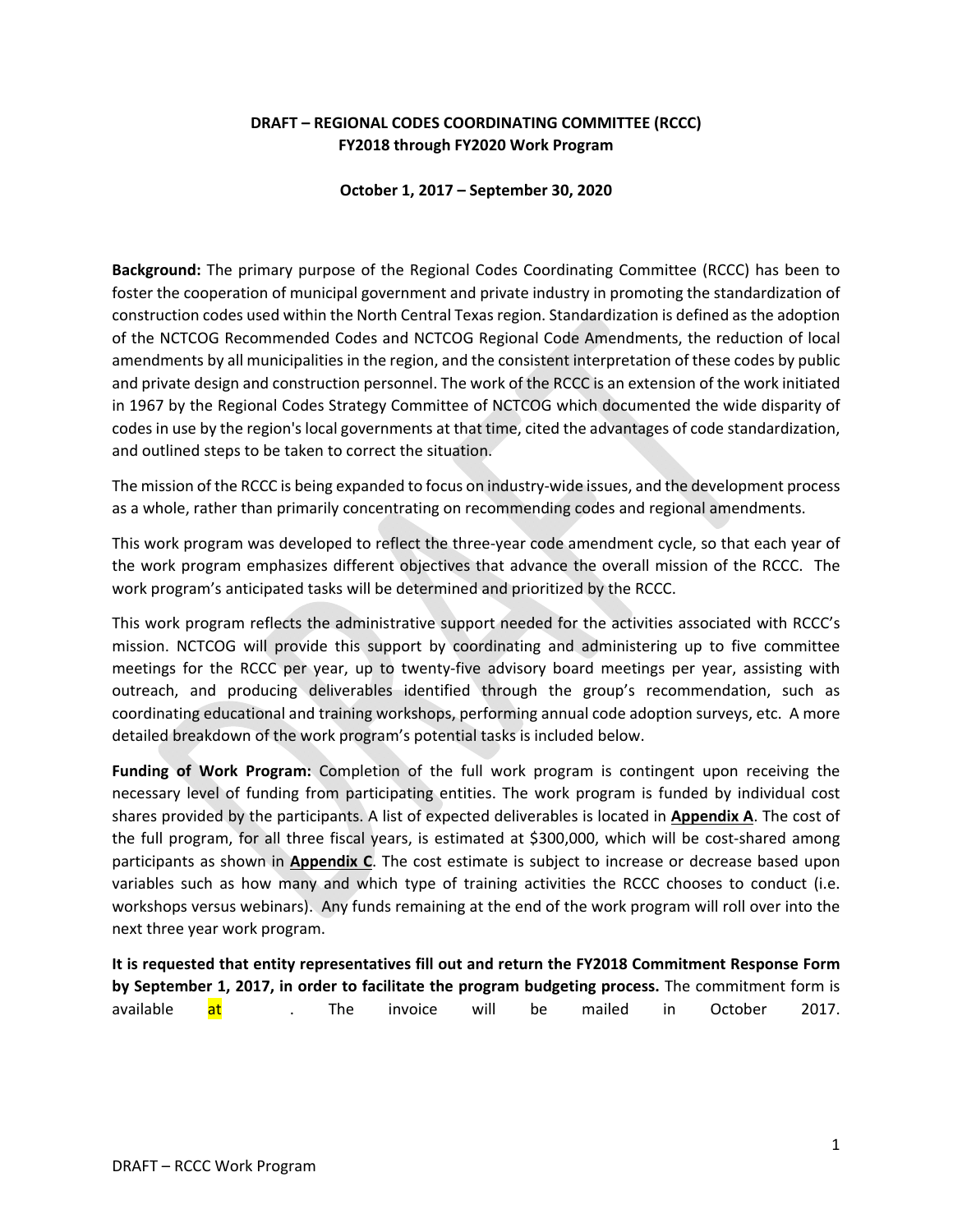**YEARS 1, 2, AND 3 FOCUS AREA EFFORTS:** NCTCOG will provide support and facilitation for the focus area efforts associated with each year.

Deliverables will include coordination and administrative support for the following focus areas:

- 1. Development of recommended regional code amendments;
- 2. National code hearing process;
- 3. Adopt, publish, and distribute recommended regional amendments;
- 4. Education and outreach activities, including mentorship, workshops, trainings, and supporting code adoption by local governments;
- 5. Small community assistance outreach and training activities;
- 6. Documenting best practices, checklists, application programs, and provide on-line clearinghouse of materials.

**YEAR 1**: **DEVELOPMENT OF THE RECOMMENDED REGIONAL CODE AMENDMENTS**. The RCCC, advisory boards, subcommittees, and working groups will be concentrating on reviewing the codes and meeting regularly to develop the code amendments that will be recommended to the region.

**YEAR 2**: **CODE ADOPTION AND EDUCATION/OUTREACH**. The code hearing process, adopting and publishing recommended regional amendments, education, and outreach will be the focal points of Year 2. Some potential tasks could include mentorship support (for topics including, but not limited to, the national code amendments process), distributing the recommended regional code amendments, and outreach activities such as workshops, trainings, and supporting code adoption by local governments.

**YEAR 3**: **EDUCATION, TRAINING, AND OUTREACH**. Training and education activities would include any topics of regional interest and could include workshops, videos, webinars, etc. Topics and deliverables will be selected and prioritized by work program participants. Assistance to smaller communities will be emphasized by increasing outreach and training activities. Additionally, NCTCOG will maintain and update the website to document best practices and provide informational materials related to the development process. The emphasis going forward will include a comprehensive approach to streamlining permitting, predevelopment, zoning, and all other aspects of the development process, in order to help generate continuity which will result in increased efficiency and improved cost effectiveness.

# **ONGOING TASKS:**

**TASK 1. GENERAL ADMINISTRATIVE SUPPORT:** NCTCOG will provide this support by coordinating and administering committee meetings for the RCCC and its advisory boards during the term of the Work Program. The RCCC will have up to five NCTCOG‐hosted meetings per year and the advisory boards will cumulatively have up to twenty‐five full‐day NCTCOG‐hosted meetings per year. This allowsfive meetings per advisory board per year. The number of meetings may be traded between the advisory boards; for example, if one advisory board only needs four meetings for the year, another board may use that additional meeting day. If additional meetings are necessary, advisory boards may hold off‐site meetings. However, NCTCOG will not be responsible for preparing handouts or meeting summaries for off-site meetings. Task force and work group meetings do not count toward the meeting limitation as long as they do not require NCTCOG staff attendance.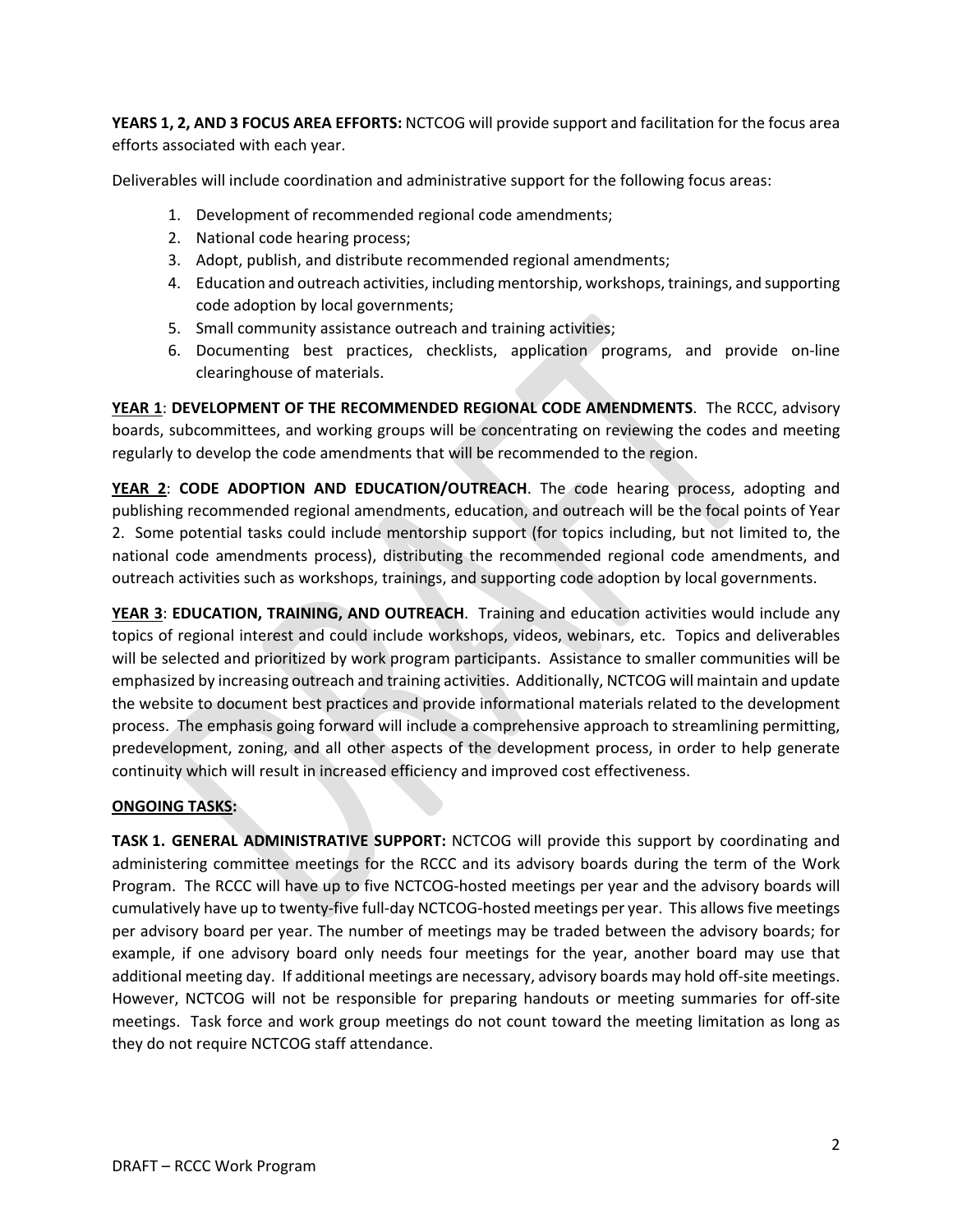Deliverables could include, but will not be limited to:

- 1. Administration and Support of RCCC
	- a. Host up to five RCCC meetings per year; prepare agendas, take meeting notes, send meeting announcements, maintain invitation lists, coordinate speakers, provide location, etc.;
	- b. Maintain roster, complete reappointment process, assist in finding members when needed;
	- c. Prepare and distribute code amendments, assist with developing position papers, letters, and notifications;
	- d. Update RCCC operating procedures (by‐laws), when necessary.
- 2. Administration and Support of Advisory Boards
	- a. Host up to 25 meetings per year; prepare agendas, take meeting notes, send meeting announcements, maintain invitation lists, coordinate speakers, provide location, etc.;
	- b. Maintain website, prepare and distribute code amendments.

**TASK 2. TRAINING, EDUCATION, AND OUTREACH:** NCTCOG will facilitate training and educational tools and resources for the region that may include, but will not be limited to: webinars, instructional and outreach videos, contractor classes, and workshops. These training and educational resources will focus on providing an understanding of the entire development process to public and private sector professionals from all industry perspectives, including but not limited to: design professionals, building officials, contractors, plan reviewers, city council members, community members, etc. The objectives will include increasing outreach and improving the knowledge base of all of a broad range of stakeholders in the development process. Examples of specific training could include, but will not be limited to: explaining the code adoption process, specification training, code review training, disaster mitigation, and more. The RCCC will assist NCTCOG in determining the appropriate and needed trainings based on annual surveys and other input received from the region.

This task will also include an industry ambassador program that will be focused on enhancing the education of less experienced industry professionals by providing a direct line of communication to industry experts in order to help improve comprehension and synchronization across all aspects of the development process. This program will also comprise a small community assistance component that will help improve outreach and educational resources to benefit small communities. The overall objective is to remove communication barriers and other obstacles, such as lack of awareness, in order to streamline the development process by educating individuals involved in all parts of the development process of how all of the components work both separately and collectively.

Deliverables will be guided by the RCCC and could include, but will not be limited to:

- 1. Annual Regional Code Adoption Survey
	- a. Develop, distribute, and summarize code adoption survey for North Central Texas region
	- b. Develop visual representations of the results of the code adoption survey (maps, graphics, etc.)
- 2. Training, Education, and Outreach
	- a. Coordinate workshops: develop agenda, coordinate speakers, advertise, and host workshops, as needed
	- b. Best management practice education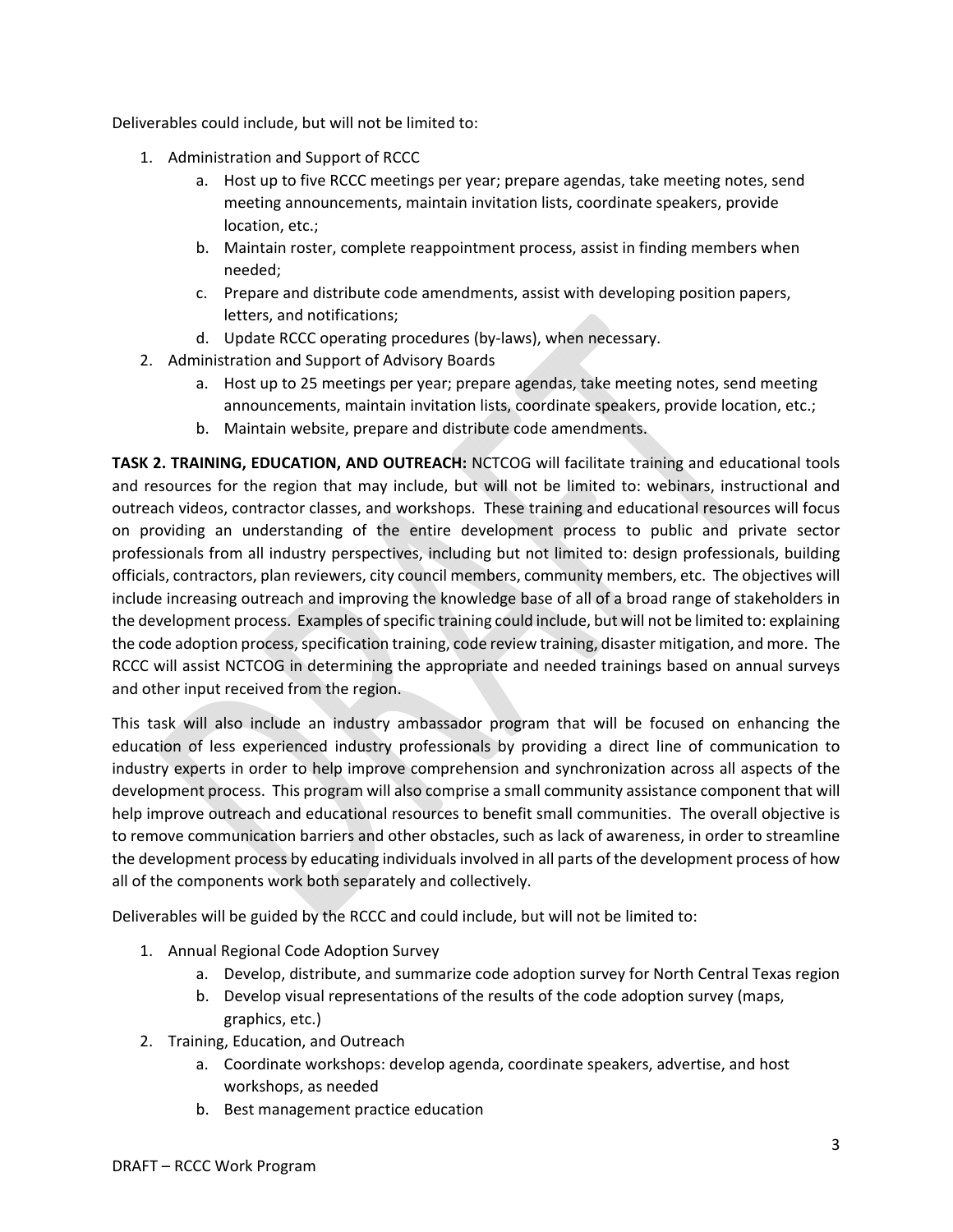- c. Training videos
- d. Comprehensive development process training
- e. Elected official training
- f. Webinars
- g. Code adoption process, interpretation, and third party training
- h. Membership to International Codes Council (ICC)
- i. ICC Preferred Provider
- 3. Regional Information Distribution
- 4. Support for Local Governments
	- a. Provide general technical assistance and find appropriate assistance when needed
	- b. Provide focused technical assistance program and resources for small communities (i.e. population less than 10,000)
- 5. Participation in regional, statewide, and national activities that further the mission of the RCCC
	- a. Provide financial assistance to local government representatives to attend national code hearings
	- b. Support voting process for national code development (i.e. hosting a meeting for group voting and compiling stakeholder positions for review)
- 6. Model Code Standardization
	- a. Recommend construction codes from those developed by various national codes organizations for adoption by the region's local governments
	- b. Develop an amendment interpretation code to complement regional amendments
	- c. Provide periodic documentation of codes disparity between the region's cities
	- d. Provide code classes and informational seminars for public and private construction personnel
	- e. Provide information and technical assistance to localities which have expressed an interest in adopting the recommended codes
	- f. Recommending regional amendments to the NCTCOG Executive Board and submitting code change proposals to the code publisher
	- g. Marketing regional amendments
- 7. Special Projects

**TASK 3. BEST PRACTICES AND STANDARDIZED PLAN REVIEW PROCESS:** This task will be focused on documenting best practices for all aspects of the entire development process on the NCTCOG website in order to provide stakeholders with a clearinghouse of valuable information that will help improve code adoption and development‐related management practices across the region.

Additionally, this task will include the development of a standardized plan review process. The standardized plan review would be designed to serve as a training guide for new reviewers or a reminder for seasoned reviewers, regardless of the occupancy group or construction type. The standardized plan review document would provide standardization across the region and will result in improved safety standards. The final document will be made available to the public.

Deliverables could include, but will not be limited to:

1. Standardized Plan Review Document – a template for documenting minimum standards for plans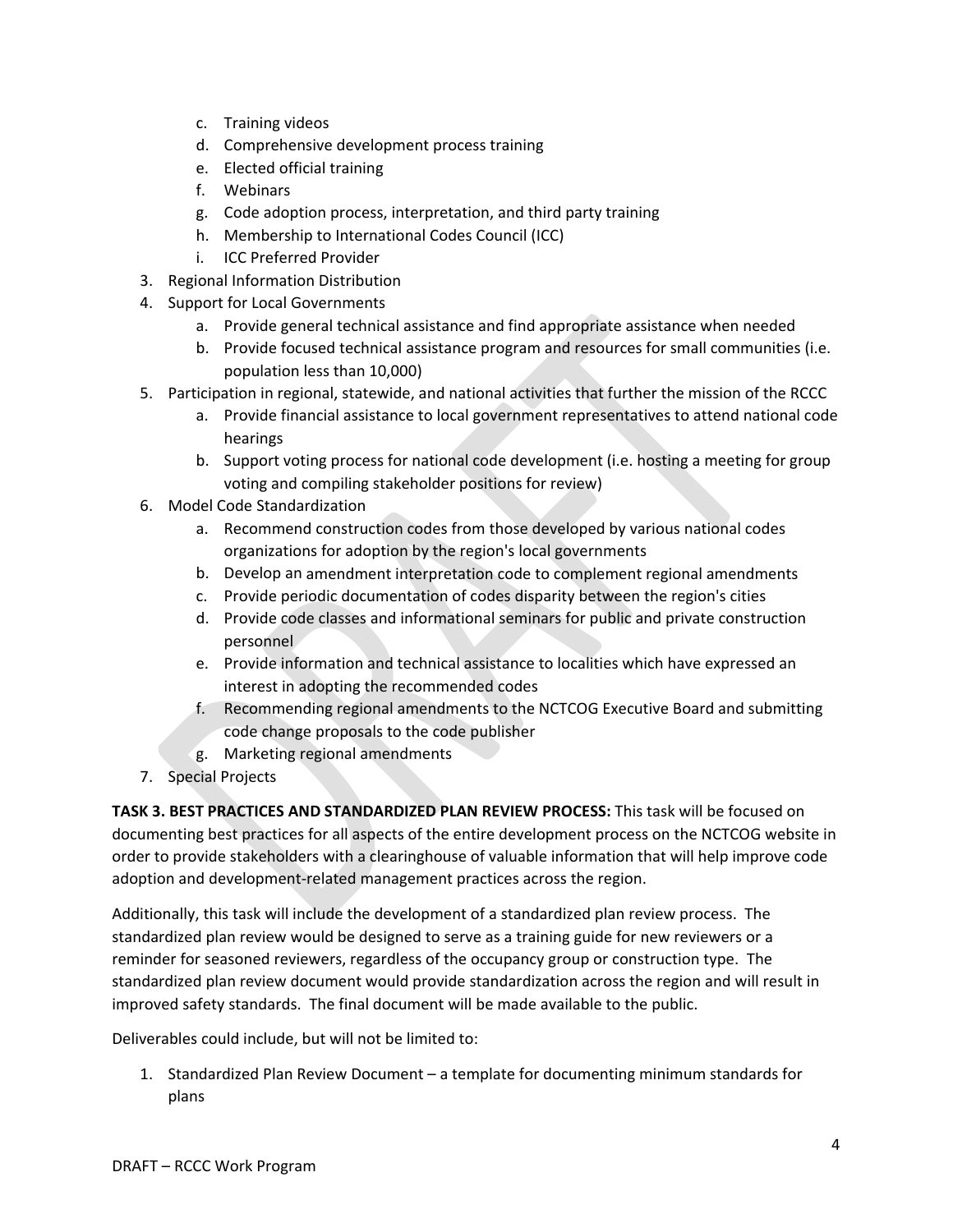- 2. Website Maintenance
	- a. Meeting Schedules and Materials for RCCC and Advisory Boards
	- b. Regional Code Amendments
	- c. Position Papers and Guidelines
	- d. Application, review, and inspection checklists
- 3. Best Practices Library

#### **APPENDIX A: WORK PROGRAM DELIVERABLES (COMPREHENSIVE)**

- Annual Regional Code Adoption Survey
	- o Develop, distribute, and summarize code adoption survey for North Central Texas region
	- o Develop visual representations of the results of the code adoption survey (maps, graphics, etc.)
- Model Code Standardization
	- o Recommend construction codes from those developed by various national codes organizations for adoption by the region's local governments
	- o Provide periodic documentation of codes disparity between the region's cities
	- o Provide code classes and informational seminars for public and private design and construction personnel
	- o Provide information and technical assistance to localities which have expressed an interest in adopting the recommended codes
	- o Recommending regional amendments to the NCTCOG Executive Board and submitting code change proposals to the code publisher
	- o Marketing regional amendments
- Administration and Support of RCCC
	- o Host up to five RCCC meetings per year; prepare agendas, take meeting notes, send meeting announcements, maintain invitation lists, coordinate speakers, provide location, etc.
	- o Maintain roster, complete reappointment process, assist in finding members when needed
	- o Prepare and distribute code amendments, assist with developing position papers, letters, and notifications
	- o Update RCCC operating procedures (by‐laws)
- Administration and Support of Advisory Boards
	- o Host up to 25 meetings per year; prepare agendas, take meeting notes, send meeting announcements, maintain invitation lists, coordinate speakers, provide location, etc.
	- o Maintain website, prepare and distribute code amendments.
- Standardized Plan Review Document(s)
- Website Maintenance
	- o Meeting Schedules and Materials for RCCC and Advisory Boards
	- o Regional Code Amendments
	- o Position Papers and Guidelines
	- o Application, review, and inspection checklists
- Best Practices Library
- Regional Information Distribution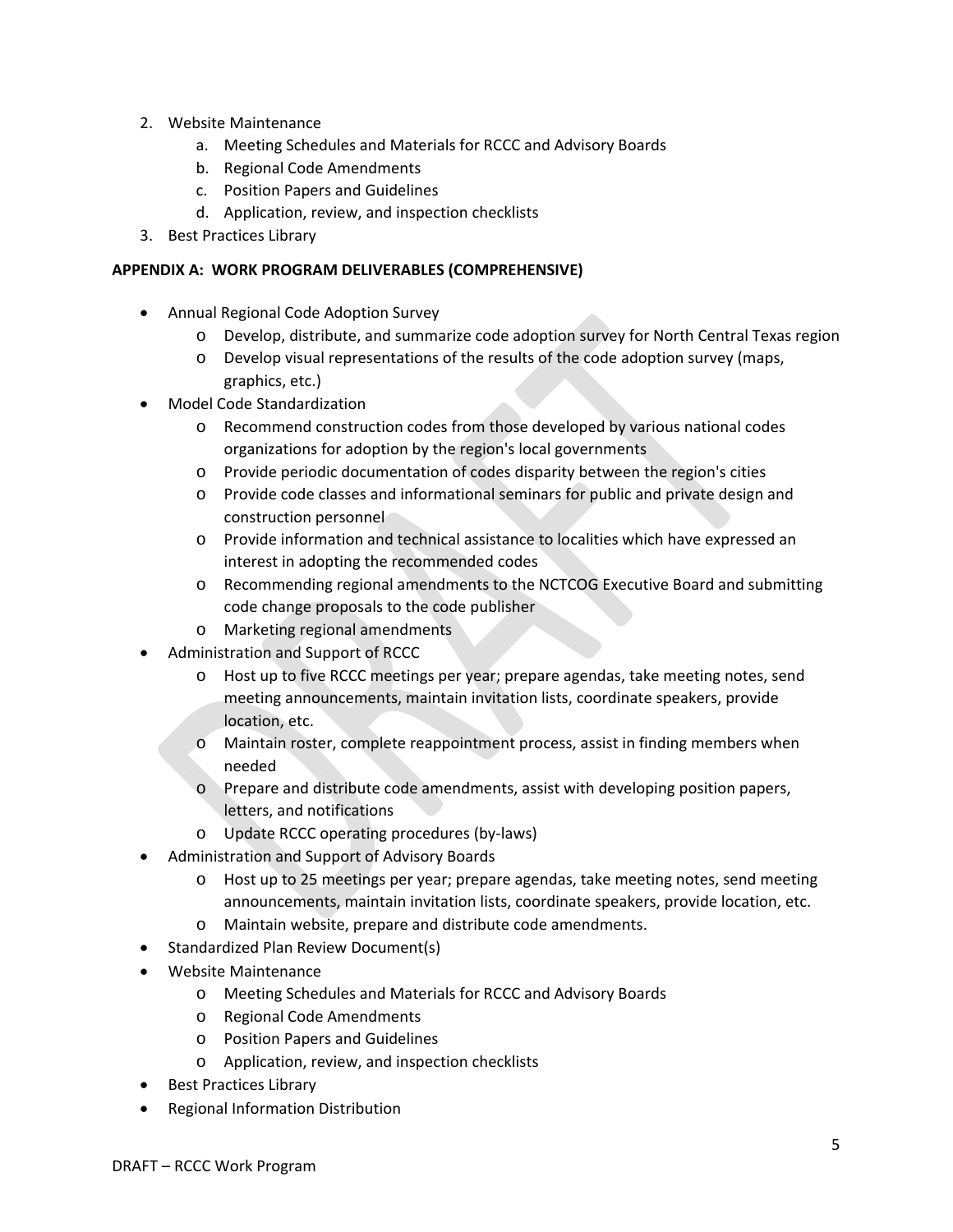- Support for Local Governments
	- o Provide general technical assistance and find appropriate assistance when needed
	- o Provide focused technical assistance program and resources for small communities (i.e. population less than 10,000)
- Training, Education, and Outreach
	- o Coordinate workshops: develop agenda, coordinate speakers, advertise, and host workshops, as needed
	- o Best management practice education
	- o Whiteboard training videos
	- o Comprehensive development process training
	- o Elected official training
	- o Webinars
	- o Code adoption process, code interpretation, and third party training as appropriate
- Participation in regional, statewide, and national activities that further the mission of the RCCC
- Membership to International Codes Council (ICC)
- **•** ICC Preferred Provider
- Special Projects
	- o Solar Ready
	- o Navy Noise Reduction Policy as it relates to building codes

# **Appendix B: WORK PROGRAM DELIVERABLES PRIORITIZED BY RCCC**

The tasks below are ranked in order of priority as determined by the RCCC. To the extent practicable, these tasks will be completed in order of priority, with NCTCOG addressing the top ranked task first and then moving on to others as time and budget allows.

- 1. Training for Local Government Staff
- 2. Administration and Support of RCCC and Advisory Boards
- 3. Annual Regional Code Adoption Survey
- 4. Standardized Plan Review Document(s)
- 5. Participation in ICC Activities
- 6. Assistance for Small Communities
- 7. Regional Library Clearinghouse of Code Related Materials
- 8. Mentorship Program
- 9. Training for Design Professionals
- 10. Training for Contractors